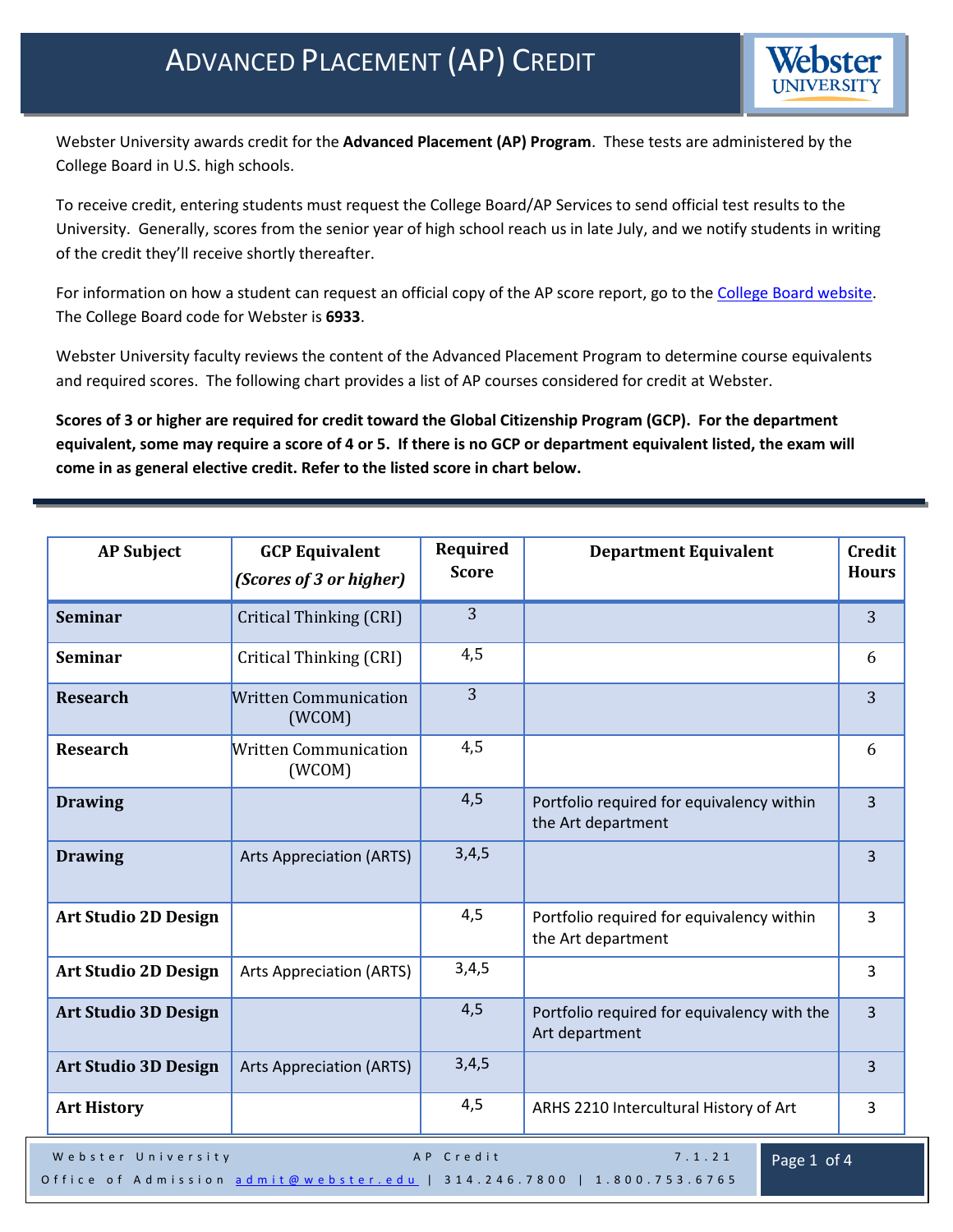| <b>Art History</b>                             | Roots of Cultures (ROC)                          | 3,4,5 |                                                                                                                                                                                                                                                     | $\mathsf{3}$   |
|------------------------------------------------|--------------------------------------------------|-------|-----------------------------------------------------------------------------------------------------------------------------------------------------------------------------------------------------------------------------------------------------|----------------|
| <b>Human Geography</b>                         |                                                  | 4,5   | ANSO 1095 Introduction to Geography:<br>World & Regional                                                                                                                                                                                            | $\overline{3}$ |
| <b>Human Geography</b>                         | Social Systems & human<br><b>Behavior (SSHB)</b> | 3,4,5 |                                                                                                                                                                                                                                                     | $\overline{3}$ |
| <b>Psychology</b>                              |                                                  | 4,5   | PSYC 1100 Introduction to Psychology                                                                                                                                                                                                                | $\overline{3}$ |
| <b>Psychology</b>                              | Social Systems & Human<br><b>Behavior (SSHB)</b> | 3,4,5 |                                                                                                                                                                                                                                                     | 3              |
| <b>Biology</b>                                 | Physical & Natural<br>World (PNW)                | 3,4   | BIOL 1020/1021 Biology of Animals w/ Lab                                                                                                                                                                                                            | $\overline{4}$ |
| <b>Biology</b>                                 | Physical & Natural<br>World (PNW)                | 5     | BIOL 1550/1551 Essentials of Biology I w/<br>Lab                                                                                                                                                                                                    | 4              |
| Chemistry                                      |                                                  | 5     | CHEM 1100/1101 General Chemistry I w/<br>Lab                                                                                                                                                                                                        | $\overline{4}$ |
| Chemistry                                      | Physical & Natural<br>World (PNW)                | 3,4,5 |                                                                                                                                                                                                                                                     | 4              |
| <b>Environmental</b><br><b>Science</b>         |                                                  | 4,5   | SCIN 1100/1101 Earth Science and the<br>Environment w/ Lab                                                                                                                                                                                          | 4              |
| <b>Environmental</b><br><b>Science</b>         | Physical & Natural<br>World (PNW)                | 3,4,5 |                                                                                                                                                                                                                                                     | 4              |
| <b>Physics I</b>                               | Physical & Natural<br>World (PNW)                | 3,4,5 | PHYS 1710/1711 College Physics I w/ Lab                                                                                                                                                                                                             | $\overline{4}$ |
| <b>Physics II</b>                              | Physical & Natural<br>World (PNW)                | 3,4,5 | PHYS 1720/1721 College Physics II w/ Lab                                                                                                                                                                                                            | 4              |
| <b>Physics C: Electricity</b><br>and Magnetism |                                                  | 3,4,5 | PHYS 2040/2041 University Physics II w/<br>Lab                                                                                                                                                                                                      | 4              |
| <b>Physics C:</b><br><b>Mechanics</b>          | Physical & Natural<br>World (PNW)                | 3,4,5 | PHYS 2030/2031 University Physics I w/<br>Lab                                                                                                                                                                                                       | 4              |
| Macroeconomics*                                | Social Systems & Human<br><b>Behavior (SSHB)</b> | 3,4,5 | <b>ECON 2030 Principles of Macroeconomics</b><br>*If taken with AP Microeconomics will satisfy ECON 2000<br>Survey of Economics, which is required of most majors in<br>the School of Business. See the catalog for requirements<br>for each major. | $\overline{3}$ |
| Microeconomics*                                | Social Systems & Human<br><b>Behavior (SSHB)</b> | 3,4,5 | <b>ECON 2020 Principles of Microeconomics</b><br>*If taken with AP Macroeconomics will satisfy ECON 2000<br>Survey of Economics, which is required of most majors in<br>the School of Business. See the catalog for requirements<br>for each major. | $\overline{3}$ |
| <b>English Language &amp;</b><br>Composition   |                                                  | 4,5   | WRIT 1010 Composition, General Elective                                                                                                                                                                                                             | $6\phantom{1}$ |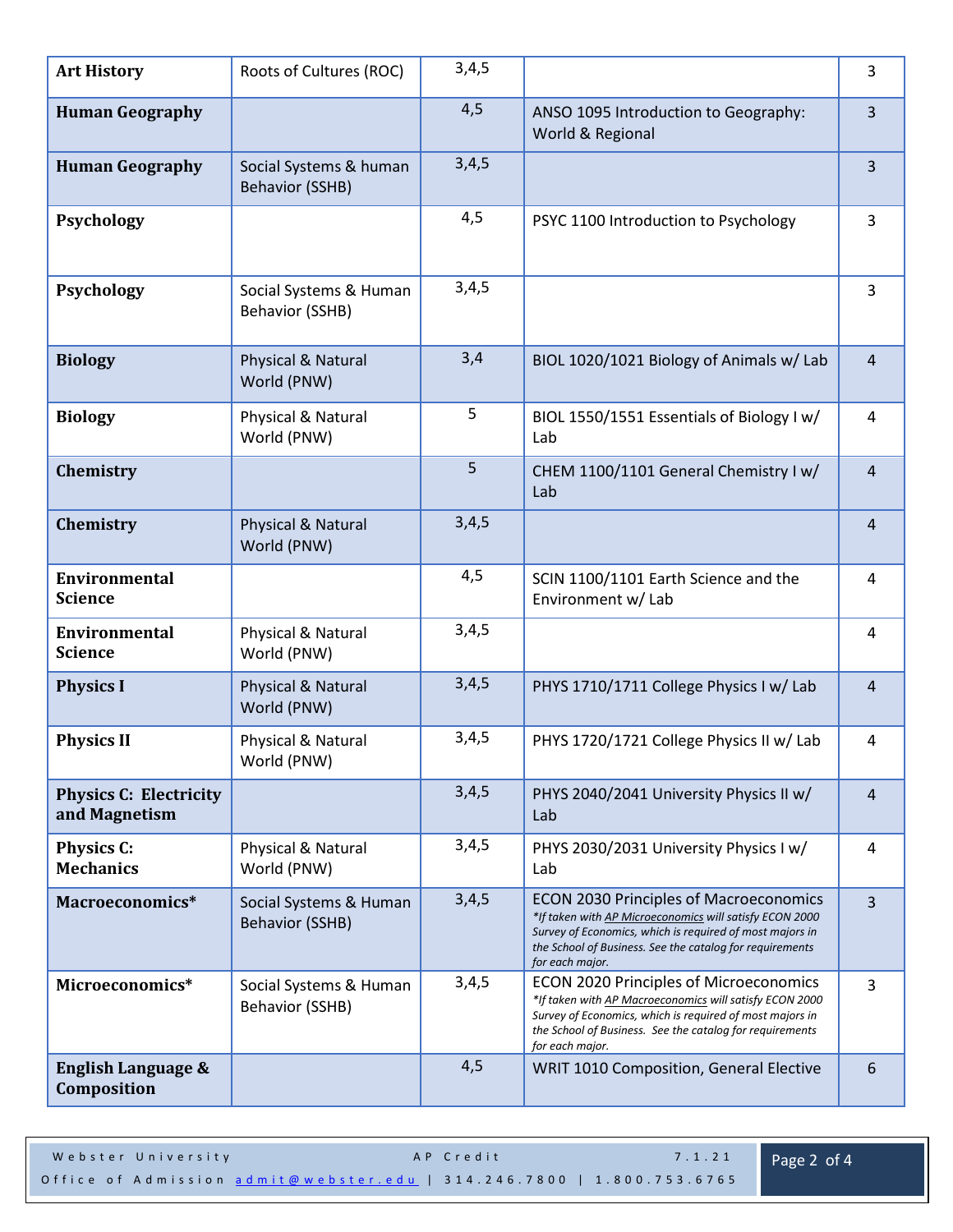| <b>English Language &amp;</b><br>Composition                        | <b>Written Communication</b><br>(WCOM)                                       | 3,4,5 |                                                                                                                                                                       | 6              |
|---------------------------------------------------------------------|------------------------------------------------------------------------------|-------|-----------------------------------------------------------------------------------------------------------------------------------------------------------------------|----------------|
| <b>English Literature &amp;</b><br>Composition                      |                                                                              | 4,5   | WRIT 1010 Composition,<br><b>ENGL 1030 Introduction to Literature</b>                                                                                                 | 6              |
| <b>English Literature &amp;</b><br>Composition                      | <b>Written Communication</b><br>(WCOM) and Roots of<br>Cultures (ROC)        | 3,4,5 |                                                                                                                                                                       | 6              |
| <b>European History</b>                                             | Roots of Cultures (ROC)                                                      | 3,4,5 | HIST 2230 Age of Total War,<br>HIST 2210 Early Modern Europe                                                                                                          | 6              |
| <b>Government &amp;</b><br><b>Politics:</b><br>Comparative          | <b>Global Understanding</b><br>(GLBL)                                        | 3,4,5 | POLT 1080 Introduction to Comparative<br>Politics                                                                                                                     | $\overline{3}$ |
| <b>Government &amp;</b><br><b>Politics: United</b><br><b>States</b> | Social Systems & Human<br><b>Behavior (SSHB)</b>                             | 3,4,5 | POLT 1060 Introduction to American<br><b>Politics</b>                                                                                                                 | 3              |
| <b>United States History</b>                                        | Roots of Cultures (ROC)                                                      | 3,4,5 | HIST 1300 Colonial & Revolutionary<br>America,<br>HIST 1310 Nineteenth Century America                                                                                | 6              |
| <b>World History:</b><br><b>Modern</b>                              | Roots of Cultures (ROC)                                                      | 3,4,5 | INTL 1500 The World System Since 1500 or<br>HIST 1000 World Systems since 1500                                                                                        | 3              |
| <b>Chinese Language &amp;</b><br><b>Culture</b>                     | <b>Global Understanding</b><br>(GLBL) and Intercultural<br>Competence (INTC) | 3,4   | CHIN 1090 Elementary Chinese Level I,<br>CHIN 1100 Elementary Chinese Level II                                                                                        | 6              |
| Chinese Language &<br><b>Culture</b>                                | <b>Global Understanding</b><br>(GLBL) and Intercultural<br>Competence (INTC) | 5     | CHIN 1090 Elementary Chinese Level I,<br>CHIN 1100 Elementary Chinese Level II,<br>CHIN 2090 Intermediate Chinese Level I,<br>CHIN 2100 Intermediate Chinese Level II | 12             |
| <b>French Language &amp;</b><br><b>Culture</b>                      | <b>Global Understanding</b><br>(GLBL) and Intercultural<br>Competence (INTC) | 3,4   | FREN 1090 Elementary French Level I,<br>FREN 1100 Elementary French Level II                                                                                          | 6              |
| <b>French Language &amp;</b><br><b>Culture</b>                      | <b>Global Understanding</b><br>(GLBL) and Intercultural<br>Competence (INTC) | 5     | FREN 1090 Elementary French Level I,<br>FREN 1100 Elementary French Level II,<br>FREN 2090 Intermediate French Level I,<br>FREN 2100 Intermediate French Level II     | 12             |
| German Language &<br><b>Culture</b>                                 | <b>Global Understanding</b><br>(GLBL) and Intercultural<br>Competence (INTC) | 3,4   | GRMN 1090 Elementary German Level I,<br>GRMN 1100 Elementary German Level II                                                                                          | 6              |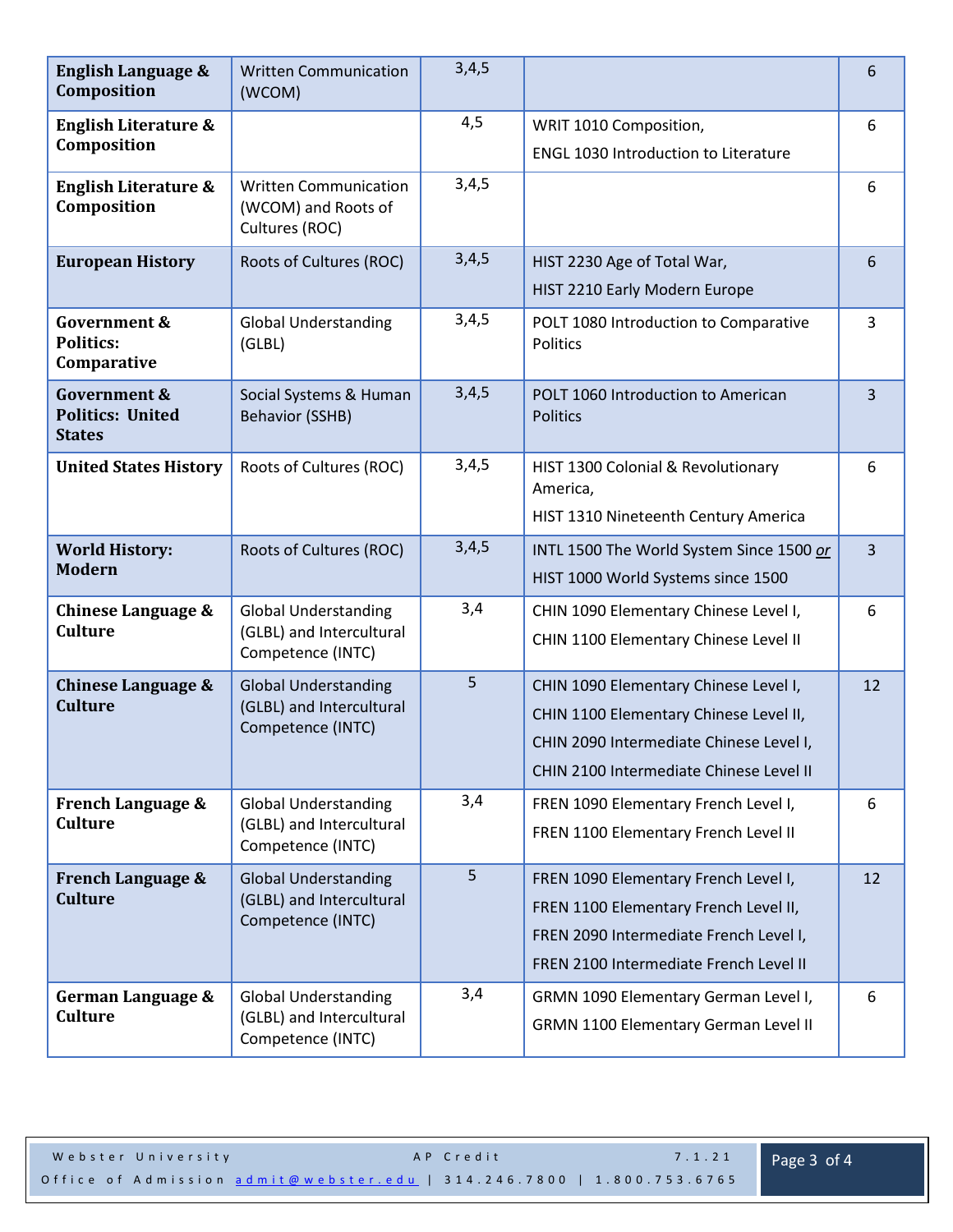| German Language &<br><b>Culture</b><br>Italian Language & | <b>Global Understanding</b><br>(GLBL) and Intercultural<br>Competence (INTC)<br><b>Global Understanding</b> | 5<br>3,4 | GRMN 1090 Elementary German Level I,<br>GRMN 1100 Elementary German Level II,<br>GRMN 2090 Intermediate German Level I,<br><b>GRMN 2100 Intermediate German Level II</b><br>ITAL 1090 Elementary Italian Level I, | 12<br>6 |
|-----------------------------------------------------------|-------------------------------------------------------------------------------------------------------------|----------|-------------------------------------------------------------------------------------------------------------------------------------------------------------------------------------------------------------------|---------|
| <b>Culture</b>                                            | (GLBL) and Intercultural<br>Competence (INTC)                                                               |          | ITAL 1100 Elementary Italian Level II                                                                                                                                                                             |         |
| Italian Language &<br><b>Culture</b>                      | <b>Global Understanding</b><br>(GLBL) and Intercultural<br>Competence (INTC)                                | 5        | ITAL 1090 Elementary Italian Level I,<br>ITAL 1100 Elementary Italian Level II,<br>ITAL 2090 Intermediate Italian Level I,<br>ITAL 2100 Intermediate Italian Level II                                             | 12      |
| Japanese Language &<br><b>Culture</b>                     | <b>Global Understanding</b><br>(GLBL) and Intercultural<br>Competence (INTC)                                | 3,4      | JAPN 1090 Elementary Japanese Level I,<br>JAPN 1100 Elementary Japanese Level II                                                                                                                                  | 6       |
| Japanese Language &<br><b>Culture</b>                     | <b>Global Understanding</b><br>(GLBL) and Intercultural<br>Competence (INTC)                                | 5        | JAPN 1090 Elementary Japanese Level I,<br>JAPN 1100 Elementary Japanese Level II,<br>JAPN 2090 Intermediate Japanese Level I,<br>JAPN 2100 Intermediate Japanese Level II                                         | 12      |
| Latin                                                     | Roots of Cultures (ROC)                                                                                     | 3,4      | LATN 1090 Elementary Latin Level I,<br>LATN 1100 Elementary Latin Level II                                                                                                                                        | 6       |
| Latin                                                     | Roots of Cultures (ROC)                                                                                     | 5        | LATN 1090 Elementary Latin Level I,<br>LATN 1100 Elementary Latin Level II,<br>LATN 2090 Intermediate Latin Level I                                                                                               | 9       |
| Spanish Language &<br><b>Culture</b>                      | <b>Global Understanding</b><br>(GLBL) and Intercultural<br>Competence (INTC)                                | 3,4      | SPAN 1090 Elementary Spanish Level I,<br>SPAN 1100 Elementary Spanish Level II                                                                                                                                    | 6       |
| Spanish Language &<br><b>Culture</b>                      | <b>Global Understanding</b><br>(GLBL) and Intercultural<br>Competence (INTC)                                | 5        | SPAN 1090 Elementary Spanish Level I,<br>SPAN 1100 Elementary Spanish Level II,<br>SPAN 2090 Intermediate Spanish Level I,<br>SPAN 2100 Intermediate Spanish Level II                                             | 12      |
| Spanish Literature &<br><b>Culture</b>                    | Roots of Cultures (ROC)                                                                                     | 3,4,5    | SPAN 3250 Introduction to Literature                                                                                                                                                                              | 3       |
| <b>Calculus AB</b>                                        |                                                                                                             | 4,5      | MATH 1610 Calculus I                                                                                                                                                                                              | 5       |
| <b>Calculus AB</b>                                        | Quantitative Literacy<br>(QL)                                                                               | 3,4,5    |                                                                                                                                                                                                                   | 5       |
| <b>Calculus BC</b>                                        | Quantitative Literacy<br>(QL)                                                                               | 3        | MATH 1610 Calculus I                                                                                                                                                                                              | 5       |